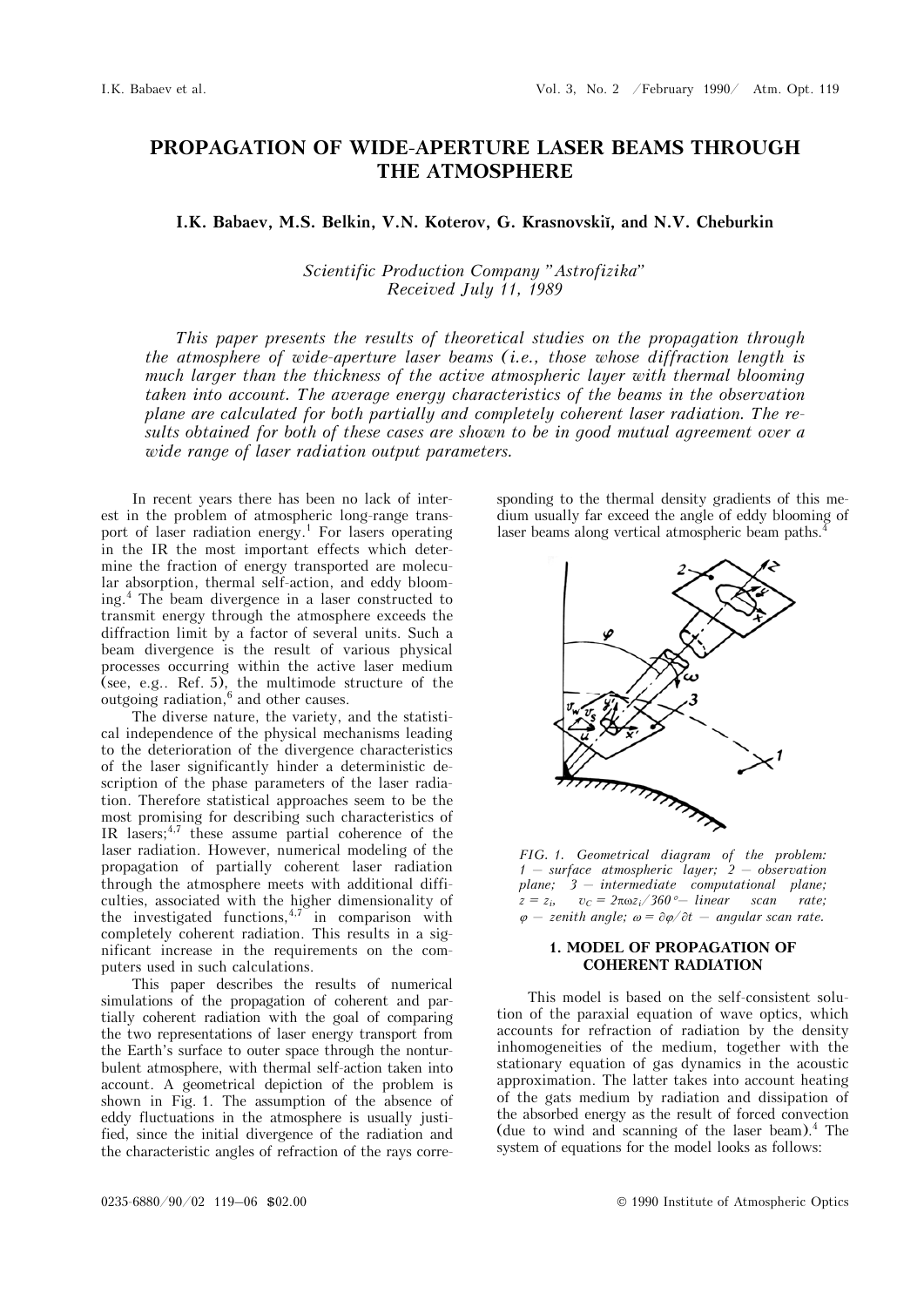$$
2ik\frac{\partial\Psi}{\partial z} + \Delta_{\perp}\Psi + 2k^2g(z)\rho'(x, y, z)\Psi/\rho_0(z) +
$$
  
+ ikk(z)\Psi = 0, (1)

 $\Delta_{\perp} = \frac{\partial^2}{\partial x^2} + \frac{\partial^2}{\partial y^2}$  $u(z)$   $\frac{\partial}{\partial x'}$   $\left[a^2(z)$   $\Delta'_1 - u^2(z)$   $\frac{\partial^2}{\partial {x'}^2}\right]$   $\rho'(x', y', z')$ =  $(\gamma - 1)\rho_0(z) a^2(z)\kappa(z) \Delta'_1 I(x',y',z)/\gamma \rho_0(z),$  (2)

# $I(x', y', z) = \Psi(x', y', z) \Psi(x', y', z),$

where *xyz* and *xyz* are the Cartesian coordinate systems. The *z* axis is directed along the propagating beam; the  $x$  axis  $-$  along the direction of beam scanning; the  $x'$  axis – along the velocity vector  $u(z)$  for gas evacuation from the beam channel due to forced convection; it is determined for each section  $z =$  const.  $\rho_0(z)$  and  $p_0(z)$  are the nonperturbed air density and pressure;  $a(z)$  is the speed of sound;  $q(z)$  is the Gladstone-Dale constant;  $k(z)$  is the absorption coefficient;  $\gamma$  is the ratio of specific heats;  $\rho'$ is the perturbed gas density; and, finally,  $\Psi$  and  $k$ are the wave function and wave number. In general, when the scanning is in a direction different from that of wind, the coordinate system  $x'y'z'$  does not coincide with the coordinate system *xyz*.

Since the molecular absorption coefficient decreases with altitude, scanning at a sufficiently high angular velocity leads to such a situation that the principal input to the deterioration of the radiation characteristics associated with thermal self-action is produced by the atmospheric layers closest to the radiation source. Subsonic speeds of forced convection  $u(z) < a(z)$  are typical for these layers, so that Eq. (2) remains elliptical. Numerical solution of Eq. (2) was obtained using the cyclic reduction technique. The solution of Eq. (1) over the initial section of the beam path was generated using the decomposition and the Fourier fast-transform techniques, and further up the path  $-$  by means of the Fresnel-Kirchhoff integral.

#### **2. MODEL OF PROPAGATION OF PARTIALLY COHERENT RADIATION**

Propagation of partially coherent laser beams through the atmosphere was modeled using the selfconsistent solution of the transfer equation together with the material equation (2). As was shown in Refs. 10–12, the transfer equation adequately describes the propagation of radiation through the atmosphere if the characteristic time of the intensity fluctuations is low in comparison with the medium response time to these fluctuations, and the coherence radius for radiation  $\rho_k$  is considerably less than the effective transverse dimension of the beam. If these conditions are satisfied, the transfer equation assumes the form

$$
\frac{\partial J}{\partial z} + \vec{\theta} \nabla \nabla J + \nabla J \nabla n = 0,
$$
\n(3)

where  $J(\vec{R}, \vec{\theta}, z)$  is the Wigner function, which is related to the mutual coherence function  $\Gamma(\vec{R},\vec{\rho},z)$ of the laser beam by the Fourier transform with respect to the difference coordinate  $\rho$ ; *n* is the refractive index of the medium;

$$
\Gamma(\vec{R}, \vec{\rho}, z) = \int d^2\vec{\theta} \, J(\vec{R}, \vec{\theta}, z) \, \exp\left(i k \vec{\theta} \vec{\rho}\right),
$$

The values of the vector  $\vec{R} = (\vec{r}_1 + \vec{r}_2) / 2$ ,  $\vec{\rho} = \vec{r}_1 - \vec{r}_2$ depend on the mutual location of the two considered points  $\vec{r}_m = \vec{i}x_m + \vec{j}y_m$ ,  $m = 1$ , 2 in the plane normal to the beam propagation axis.

Applying the technique of characteristics to the transfer equation (3) we obtain the following system of ordinary differential equations:

$$
d\vec{R}/dz = \vec{\theta}, \ d\vec{\theta}/dz = \nabla \cdot n(\vec{R}, z). \tag{4}
$$

To solve system (4) together with the material equation (2), a special technique was used, based on computing the trajectories of a set of rays emitted from every point of the radiating aperture at various angles  $\theta_0$  and passing through a sequence of refracting screens, which model the nonlinear medium. To find the mean intensity in this way (it enters into Eq. (2) as the heat source) the Wigner functions corresponding to the individual rays which arrive along different directions at the given spatial ele $m_{\text{eff}}$ <sup>3</sup> were integrated over the angular coordinate

$$
\langle I(\vec{R}, z) \rangle = \int d\vec{\theta} J(\vec{R}, \vec{\theta}, z). \tag{5}
$$

To apply this technique we do not need to impose any additional physical restrictions, except for those mentioned above, in contrast with the technique presented in Ref. 14.

#### **3. RESULTS OF NUMERICAL EXPERIMENTS**

An intercomparison was made of the results of numerical experiments based on the above-described models for the case of transport of  ${}^{12}C^{16}O_2$  laser radiation through the atmosphere using the following typical atmospheric conditions and radiation parameters:

– atmospheric climatic model – mid-latitude summer, USSR;

– distance to observation point  $L = 0.6 kR_0^2$ ,

 $R_0$  – the radius of the emitting aperture;

– zenith angle  $\varphi = 45^{\circ}$  (see Fig. 1);

– wind velocity at the Earth's surface along the *x* axis – 3.9 m/s; along the axis *y* axis – 0 m/s;

– angular rate of laser beam scanning –  $\omega$  = 0.76 rad/s;

– intensity distribution at the emitter aperture: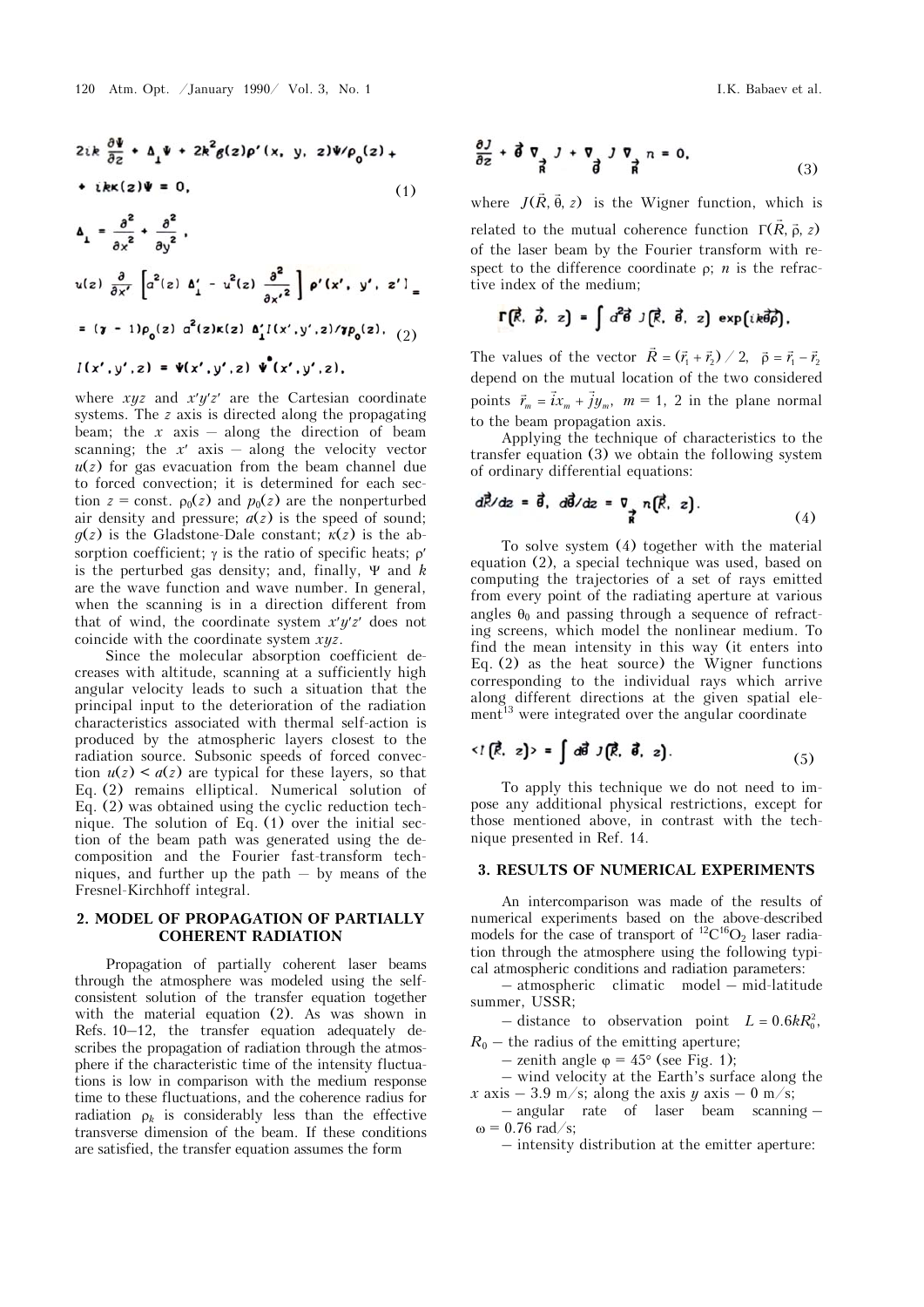$$
I(x, y, 0) = I_0 \exp\left(-\left(r^2/R_0^2\right)^5\right), r^2 = x^2 + y^2;
$$

– angular characteristics of the laser radiation: coherent radiation propagation model - parabolic phase distribution

$$
S(x, y, 0) = k\theta_{11}\theta_{d}r^{2}/4R_{0}
$$

partially coherent propagation model – Gaussian distribution of the Wigner function along the angular coordinate:

$$
J(\vec{R}, \vec{\theta}, 0) = I(\vec{R}, 0) \exp(-4\vec{\theta}^2/\vec{\theta}^2),
$$

Here  $\theta_{k1}$  and  $\theta_{k2}$  are the characteristic angles of laser beam divergence, normalized by the diffraction divergence angle  $\theta_d = 1.22\lambda/R_0$ .

Note that the radiation divergence angles  $\theta_{11}$ and treated below exceed the angle of eddy blooming of laser beams in the atmosphere  $\theta_e$ , the latter varying within the range  $4 \cdot 10^{-6} - 1.5 \cdot 10^{-5}$  rad for radiation at the wavelength  $\lambda = 10.6 \text{ }\mu\text{m}$ .

Figure 2 presents the isophotes realized in the observation plane, calculated for coherent (see Fig. 2b) and partially coherent (Fig. 2a) radiation with power  $P = 5$  MW, divergent at twice the diffraction limit. The calculated spatial distribution of the radiation intensity appears to be very similar to that obtained as the solution for radiation propagation along horizontal atmospheric beam paths in the presence of forced convection.3 Its typical features include the formation of a sickle-shaped beam profile and the shift of the beam energy center of gravity in the direction opposite to that of the scanning velocity vector. Comparison of the isophotes presented in Figure 2 demonstrates that a more irregular spatial intensity distribution, due to the nonlinear effect of thermal self-action, is typical of coherent radiation. The levels of the local minima and maxima of the intensity differ by 50% from similar values calculated for partially coherent radiation.



*FIG. 2. Isophotes in the observation plane for the cases of partial (a) and total (b) coherence of CO<sub>2</sub>laser radiation (emitted power 5 MW, divergence*   $\theta_{12} = \theta_{11} = 2\theta_{d}$ . The dashed line indicates the char*acteristics dimension of the laser beam in the observation plane for the case of no thermal self-action.*

In actual fact, the jitter of the guidance systems, atmospheric turbulence, and unpredictable atmospheric conditions lead to spatial "smearing" of the calculated intensity distribution. In this connection one should hardly expect that the models used will enable a detailed description of the local structure of the actual spatial intensity distribution in the observation plane. The data on the average energy parameters of the radiation computed from these models should prove more reliable. We regard the position of the beam energy center of gravity as one such parameter. Its coordinates are given by the following expressions:

$$
\vec{r}_c = \left(x_c, y_c\right) = \int_{-\infty}^{+\infty} dx \int_{-\infty}^{+\infty} dy \vec{r} I(x, y, L)
$$

$$
\times \left[\int_{-\infty}^{+\infty} dx \int_{-\infty}^{+\infty} dy I(x, y, L)\right]^{-1},
$$

where  $l(x, y, L)$  is the radiation intensity in the observation plane.

Figure 3 presents the results of calculations of the shift in the position of the beam energy center of gravity, according to each model, as a function of the laser power. The linear dependence of this shift on the emitter power and the good quantitative agreement between the results indicate that such a shift takes place at close distances from the emitter and results from thermal self-action. Due to the low divergence of the laser radiation the spatial intensity distribution remains practically unchanged within this range and does not depend on the model chosen to describe the process of laser beam propagation. It is seen from Fig. 3 that thermal self-action is significant when the emitter power exceeds 2–3 MW. In that case the shift of the beam center of gravity starts to exceed the characteristic size  $R_* = \theta_{12} L / 2$ , which is determined by the initial divergence of the beam.



*FIG. 3. Dependence of the shift of the beam energy center of gravity along the direction of scanning on the laser emitter power for the totally coherent (solid lines) and partially coherent (dashed line) CO*2*-laser radiation with divergence*   $\theta_{11} = 3\theta_d$  (1);  $2\theta_d$  (2);  $\theta_{12} = 2\theta_d$  (3).